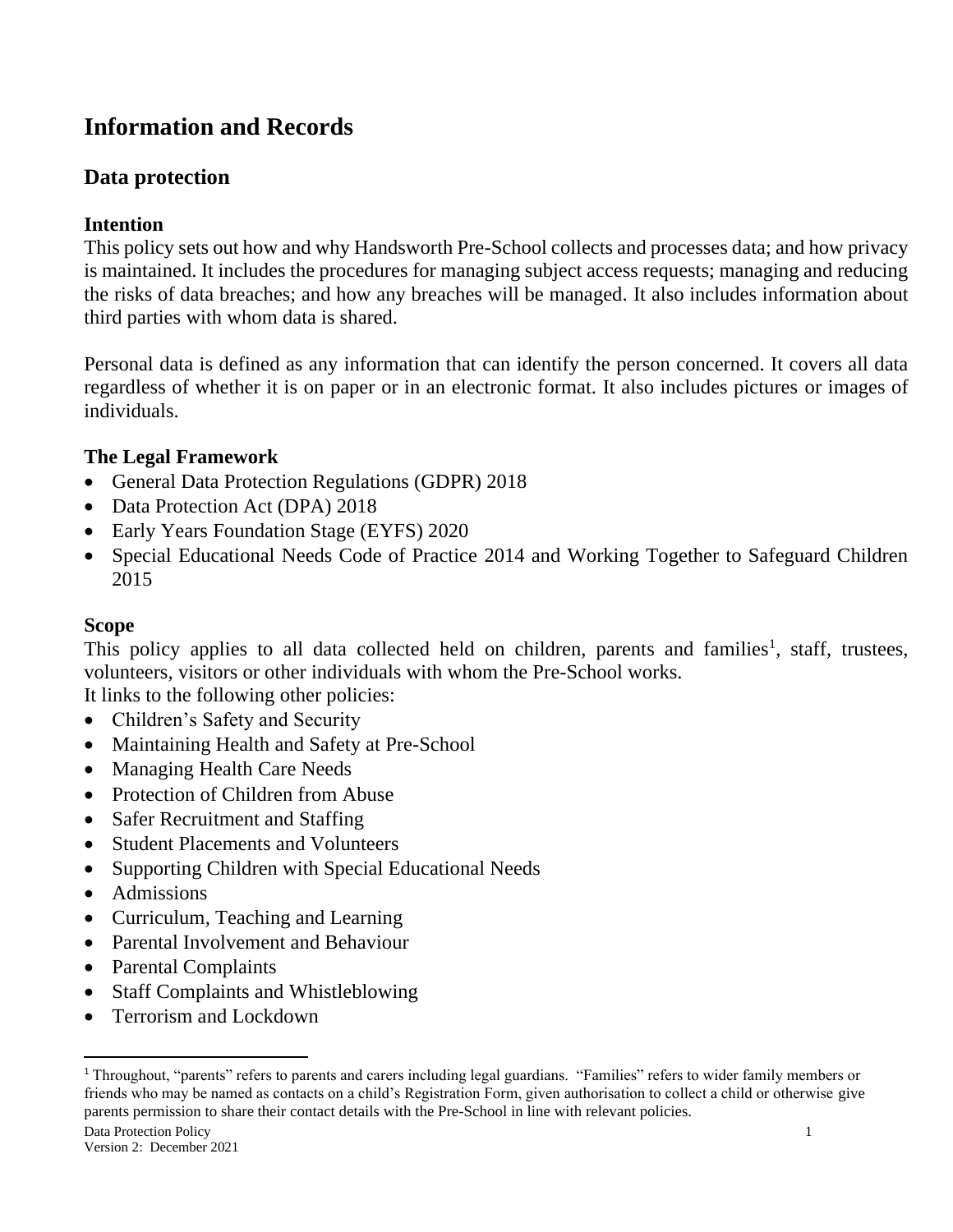### **Compliance**

All staff, volunteers, trustees and committee members must comply with this policy and the procedures set out in the Appendices. Compliance is a condition of employment; or of taking up any voluntary role. Any deliberate breach of this policy will result in disciplinary action for staff. This may include dismissal and/or legal action if appropriate. If a volunteer deliberately breaches this policy, they will be asked to step down from their role and legal action may be taken if necessary.

All adults who work or volunteer at Pre-School must maintain a confidential relationship with each other and with the families and children at Pre-School. The privacy of children and their parents and carers must be respected.

### **Implementation: Roles and Responsibilities**

The **Pre-School Committee** has overall responsibility for ensuring compliance with legislation.

The **Data Policy Lead** is: Pre-School Leader, Janet Cushing

The **Data processor** is: Business Manager, Ruth Mattison

**All staff** are responsible for:

- Collecting, storing and processing personal data in accordance with this policy
- Informing the Pre-School of any changes to their personal data
- Contacting the Policy Lead if:
	- They have any questions about this policy or data collection, storage or use
	- If they are unsure about how or whether they may collect, use or keep any personal data they have been given
	- If there has been a data breach
	- If they want to find out about the data that is collected, used or stored on themselves as the data subject

#### **Why Data Is Collected**

The Pre-School is legally required to collect, hold and share some data, as set out in the legislative and policy framework above.

Some data is collected, held and shared in order to fulfill contracts**.** This includes, amongst others, the contract we hold with the Local Authority to deliver early years education, and with individuals as members of staff.

The majority of the data we collect, hold and share is done with the clear, informed consent of individual(s) and parents concerned. Consent is not assumed and can be withheld or withdrawn.

#### **What and How Data Is Collected**

The Asset Register provides a detailed list of the data collected, stored and processed by the Pre-School**.** A summary of the main areas of data we collect is below: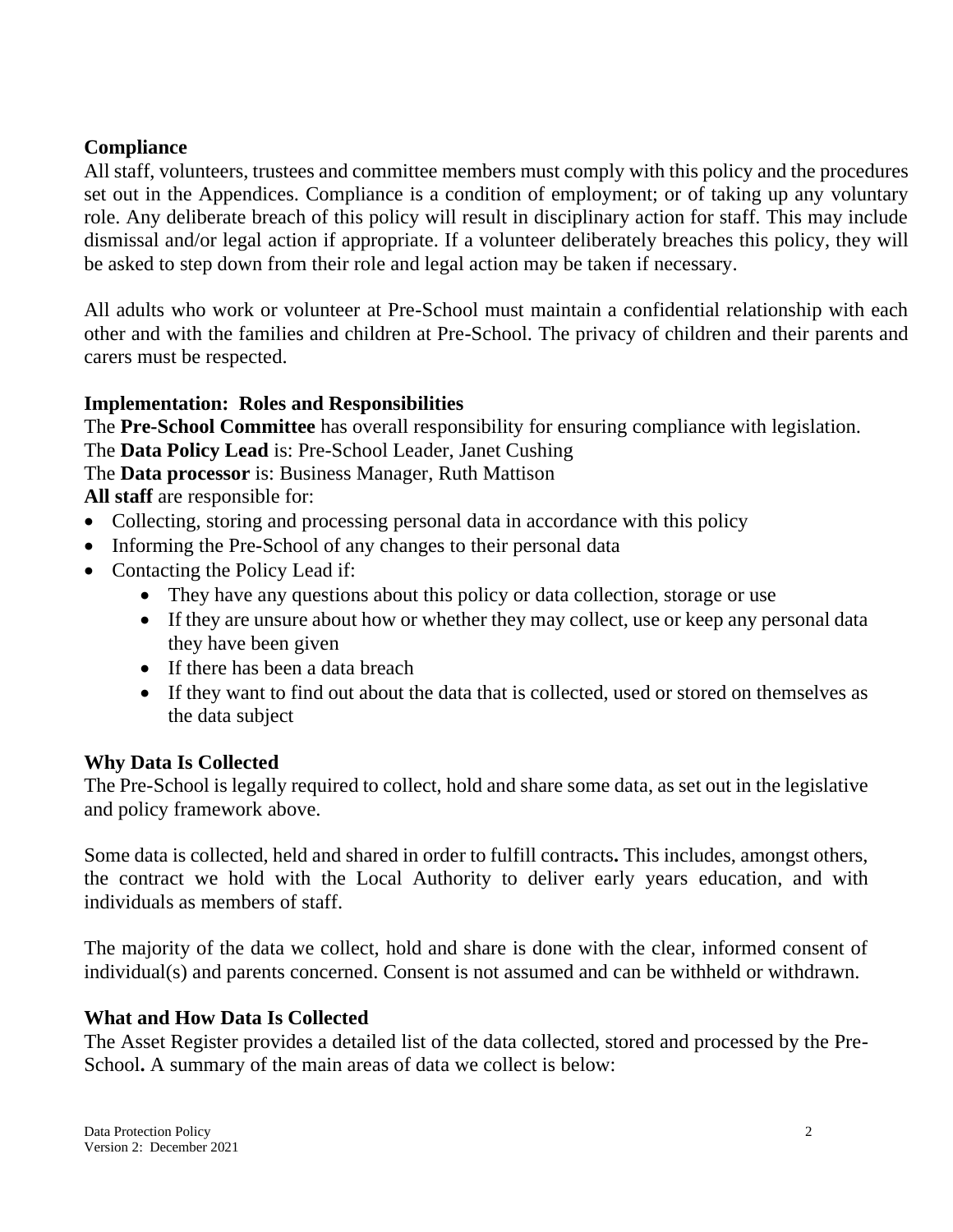| Data<br>on                                | <b>Registration Forms</b><br>$\bullet$                                                                                                                                                                                                                                                                                                                                                                                                                            |  |  |
|-------------------------------------------|-------------------------------------------------------------------------------------------------------------------------------------------------------------------------------------------------------------------------------------------------------------------------------------------------------------------------------------------------------------------------------------------------------------------------------------------------------------------|--|--|
| Children                                  | The daily register, advised absences and collection forms<br>$\bullet$                                                                                                                                                                                                                                                                                                                                                                                            |  |  |
|                                           | Medical Forms including Health Care Plans<br>$\bullet$                                                                                                                                                                                                                                                                                                                                                                                                            |  |  |
|                                           | Special dietary needs form<br>$\bullet$                                                                                                                                                                                                                                                                                                                                                                                                                           |  |  |
|                                           | Tapestry learning journals<br>$\bullet$                                                                                                                                                                                                                                                                                                                                                                                                                           |  |  |
|                                           | <b>Accident or Incident Records</b><br>$\bullet$                                                                                                                                                                                                                                                                                                                                                                                                                  |  |  |
|                                           | Safeguarding Records, Child Protection or Child in Need Records.<br>$\bullet$                                                                                                                                                                                                                                                                                                                                                                                     |  |  |
|                                           | Copies of documents to confirm formal Guardianship or Adoption of<br>child.                                                                                                                                                                                                                                                                                                                                                                                       |  |  |
|                                           | Special Educational Needs and Disability support plans; records of<br>reports from other professionals and/or Education Health Care Plans<br>(EHCPs)                                                                                                                                                                                                                                                                                                              |  |  |
|                                           | Financial records including fee payment; Free Early Education<br>$\bullet$<br>Entitlement Grant (FEEE) funding forms. Copies of forms of<br>identification (passport, birth certificate,) as required by the Local<br>Authority to verify funding.<br>Images and voice<br>$\bullet$                                                                                                                                                                               |  |  |
| Data on Parents                           |                                                                                                                                                                                                                                                                                                                                                                                                                                                                   |  |  |
| and Families                              | <b>Child Registration Forms</b><br>$\bullet$                                                                                                                                                                                                                                                                                                                                                                                                                      |  |  |
|                                           | Child Medical Forms including Health Care Plans<br>$\bullet$                                                                                                                                                                                                                                                                                                                                                                                                      |  |  |
|                                           | Tapestry learning journals<br>$\bullet$<br>Child Safeguarding Records, Child Protection or Child in Need<br>$\bullet$<br>Records. Copies of documents to confirm formal Guardianship or<br>Adoption of child.<br>Copies of legal constraints placed on an adult with parental<br>$\bullet$<br>responsibility, if appropriate                                                                                                                                      |  |  |
|                                           | Child Special Educational Needs and Disability support plans; records<br>$\bullet$<br>of reports from other professionals and/or Education Health Care Plans<br>(EHCPs); Local Authority sharing of information consent forms, in<br>respect of SEND                                                                                                                                                                                                              |  |  |
|                                           | Financial records including fee payment; Free Early Education<br>Entitlement Grant (FEEE) funding forms. Copies of forms of<br>identification (household bills) as required by the Local Authority to<br>verify funding. FEEE funding forms may require us to hold information<br>about the benefits received, household income, and parents' national<br>insurance numbers.<br>Records of complaints made through the Parental Complaint Procedure.<br>$\bullet$ |  |  |
|                                           |                                                                                                                                                                                                                                                                                                                                                                                                                                                                   |  |  |
| <b>Staff</b><br>Data on<br>and Volunteers | Application and interview for the role<br>$\bullet$<br><b>Contract of Employment</b><br>$\bullet$                                                                                                                                                                                                                                                                                                                                                                 |  |  |
|                                           | Records of attendance and absence<br>$\bullet$                                                                                                                                                                                                                                                                                                                                                                                                                    |  |  |
|                                           | Records of and sufficient to take forward background checks performed<br>$\bullet$<br>through the Disclosure and Barring Service                                                                                                                                                                                                                                                                                                                                  |  |  |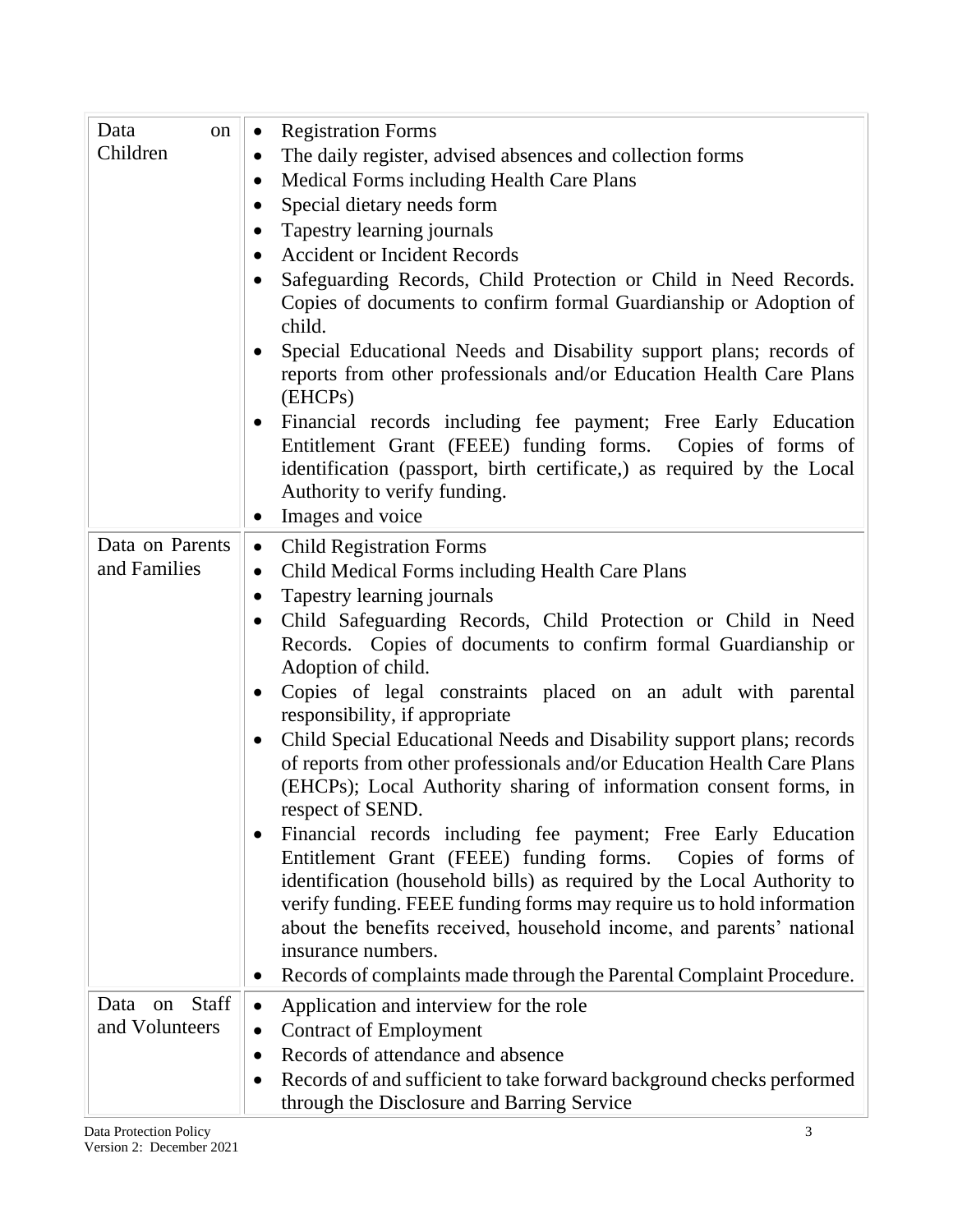|                                              | Records of performance recorded through supervisions, appraisals, or<br>$\bullet$<br>work-related meetings. Records of disciplinary procedures<br>Records of staff meetings, INSET or planning meetings.<br>$\bullet$<br>Records of pay, pensions, taxation and benefits<br>$\bullet$<br>Health and welfare including accident records, medication, and<br>medication conditions. This may include reports from other<br>professionals shared with consent by staff members. Records of next<br>of kin.<br>Records of safeguarding or welfare concerns, whistle-blowing or<br>$\bullet$<br>complaints<br>Records of discussions with other agencies or professionals (for<br>$\bullet$<br>example, SEND reviews, EHCP meetings, CIN or CP meetings etc.).<br>Images and voice |
|----------------------------------------------|-------------------------------------------------------------------------------------------------------------------------------------------------------------------------------------------------------------------------------------------------------------------------------------------------------------------------------------------------------------------------------------------------------------------------------------------------------------------------------------------------------------------------------------------------------------------------------------------------------------------------------------------------------------------------------------------------------------------------------------------------------------------------------|
| Pre-<br>Data<br>on<br><b>School Trustees</b> | As for Parent Data and including also:<br>Records of and sufficient to take forward background checks performed<br>$\bullet$<br>through the Disclosure and Barring Service<br>Records enable the Pre-Schools ongoing registration with the Charity<br>$\bullet$<br><b>Commission and OFSTED</b><br>Bank details, if shared with the Pre-School Treasurer/Business<br>$\bullet$<br>Manager, in order to have expenses paid directly.<br>Records in minutes of meetings or be recorded in discussions at<br>$\bullet$<br>Committee Meetings; or appear in accounting records.<br>Records of participation in Complaints or Whistle-blowing procedures<br>$\bullet$                                                                                                              |
| Data on Visitors                             | As held in the Visitor's book.<br>$\bullet$<br>Additional contact details such as email address as held for the purposes<br>$\bullet$<br>of further professional discussion in relation to SEND, Child Protection<br>etc.                                                                                                                                                                                                                                                                                                                                                                                                                                                                                                                                                     |

### **Using and Sharing Data, Confidentiality and Privacy**

Privacy Notices inform parents, staff, trustees, volunteers, and others about the data the Pre-School collects, processes and shared. The privacy notices are available on the Pre-School website; and are given to parents, staff, volunteers, and others. They are kept up to date and reviewed regularly in parallel with this policy.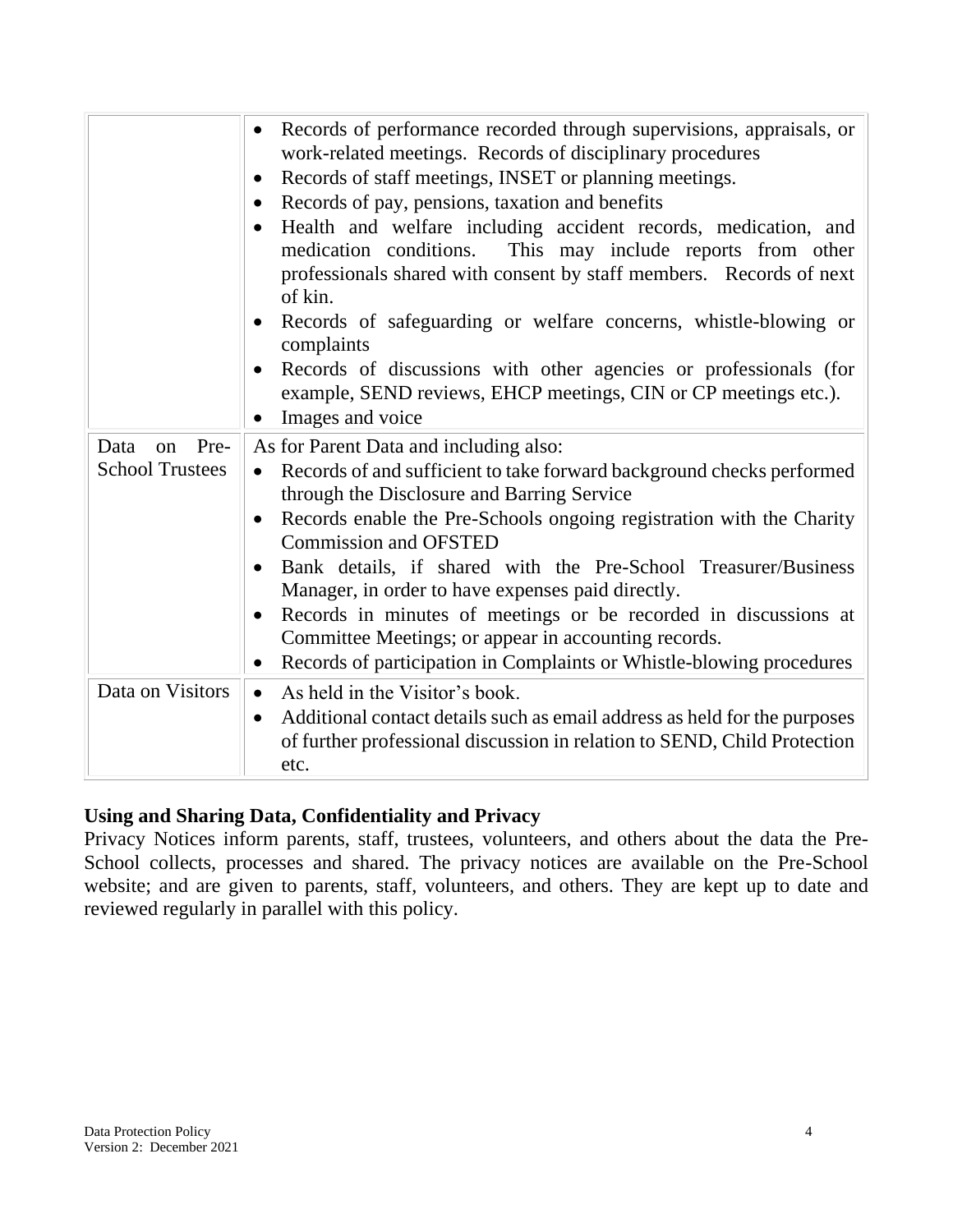#### **Children and Parents**

Personal information about a child will only be requested from or shared with the adults who are identified as having parental responsibility or guardianship on the Registration Form.

Data can only be withheld from an individual with parental responsibility if there are legal constraints in place.

Informed consent from parent(s) will be sought prior to sharing information. If there is a dispute between parents about whether data may be shared, Pre-School will meet with the parents individually or together to discuss the reasons for sharing the data. If the dispute between parents cannot be resolved at that point, and it is in the best interests of the child for data to be shared, the informed consent of one parent named on the registration form will be taken.

Data may be shared with statutory authorities without parental consent if seeking consent would endanger the child, a parent, or staff member.

Some parents choose to share personal details or data amongst themselves. Pre-School cannot be held responsible for information shared in this way

At public or open events parents and others are asked only to take pictures of their child. If other children appear in the background, we ask that these images are not shared on social media. The response to data breaches of this kind is set out in the Appendix 3.

Further information about managing risks around children's images is set out in the Safeguarding: Protecting Children from Abuse Policy.

#### **Staff and Volunteers**

Personal information on staff will be sought from the staff member themselves and is shared with their informed consent. Data is shared with those who need to know, in general the Pre-School Leader (line manager) and Business Manager. Some data may be shared with the Chair of the Committee and named Trustees to meet legal requirements, or as part of contract or pay reviews. With consent, staff names and email addresses are loaded onto Tapestry (see below).

#### **Trustees and Visitors**

Personal information on Trustees will be sought to maintain our registrations with the Charity Commission and with OFSTED. Personal data will be shared with these authorities as required on registration or re-registration. Consent is sought to share other personal data such as email addresses with the Pre-School Leader and Business Manager to maintain the operation of the Pre-School.

Personal data of visitors is given when signing the Visitors Book. Such data will be shared with their employer, statutory authorities and/or emergency services if requested or if there are safety, welfare or safeguarding concerns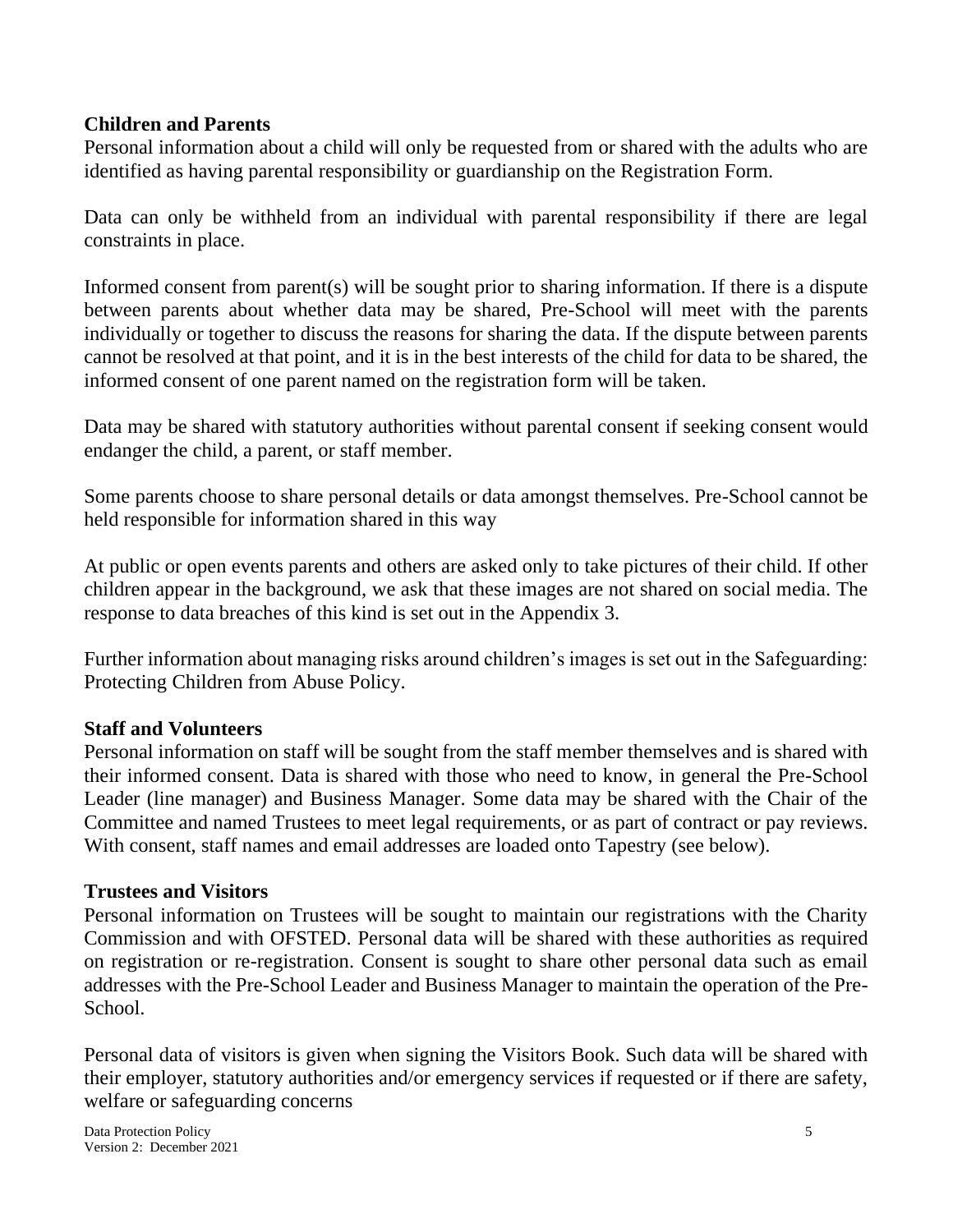### **Sharing Data with Third Parties**

#### **Statutory or Government Agencies**

Data may be shared online via government secure websites, such as the Capita Recruitment and Vetting Service, the Local Authority portals for funding and Pupil Premium eligibility, OFSTED and the Charity Commission online registration and reporting forms. Some data may be shared via online reporting forms with the Health and Safety Executive or other government bodies, to record accident, incident or safeguarding information.

#### **Private Companies**

Consent is sought to upload some personal data to Tapestry (The Foundation Stage Forum Ltd) in order to maintain children's learning journals. Tapestry has in place strict security and confidentiality arrangements. Details of Tapestry's security arrangements can be found here: [Security | Tapestry UK;](https://tapestry.info/security.html) and information about their data and privacy arrangements, including further data sharing with App providers, can be found here: **Privacy Policy** | Tapestry.

Consent is sought to share some staff data with our payroll processor Paybureau. Information on their data and privacy compliance can be found in their contract with the Pre-School.

#### **Sharing Data Without Prior Consent**

There may be occasions when data is shared without an individual's informed consent. This will be done if:

- We are advised, instructed or legally required to do so by the police or other statutory agency;
- We judge it to be in the best interests of the individual, including children, in an emergency situation or when engaging with the emergency services;
- We judge that prior consent will endanger or significantly or immediately threaten a child's health, safety or wellbeing, in line with legislation on Prevent and on protecting children from abuse; and/or
- We judge that prior consent will endanger or significantly or immediately threaten an adult's health, safety or wellbeing, in line with legislation on Prevent, safeguarding and health and safety legislation.

#### **Sharing Without Consent: Anoymised Data**

The Pre-School is sometimes asked to share data with the Local Authority, OFSTED, Department for Education or other statutory body, or as part of research schemes. Data that is fully anonymised – in that it does not or will not identify an individual when shared – will be shared without prior consent.

#### **Transferring Data**

If an individual requests that we transfer their data outside the country, we will do so in accordance with data protection law in place at the time.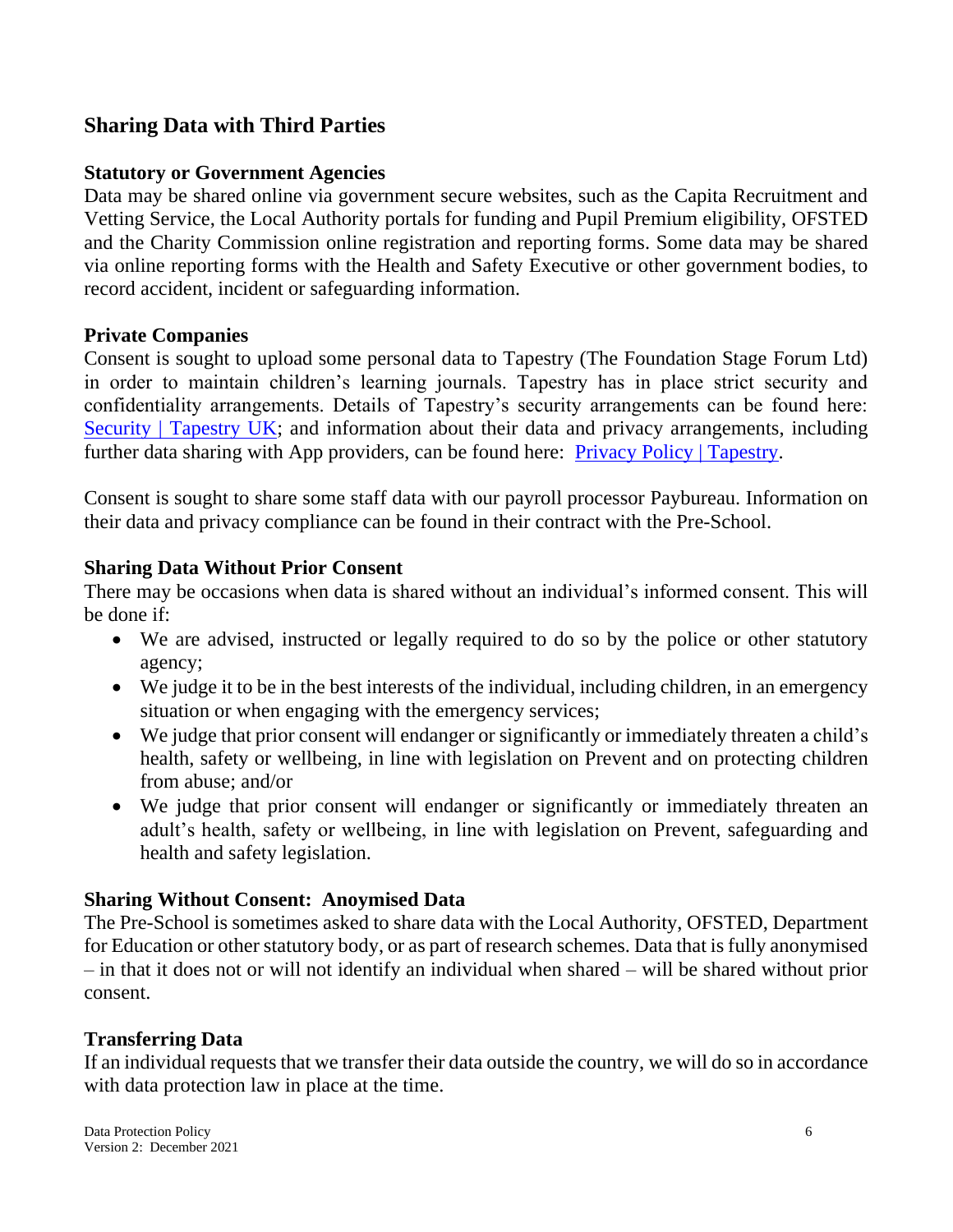#### **Automated Processing of Data**

The Pre-School does not undertake automated processing of data although third party partners may do so. The third parties that the Pre-School works with, and information about their data and privacy arrangements, are set out above.

#### **Updating, Amending or Removing Data**

The law requires that the information held is accurate and up to date. Individuals have the right to request that their data is amended or, in certain circumstances, removed.

Parents must inform Pre-School of any changes to their or their child's personal data.

Returning parents are asked to review and update the information provided on the registration form each academic year.

Staff must inform Pre-School if their personal data changes. They are asked once a year to disclose any changes to their personal information or to that of their family that may result in disqualification or disqualification by association.

The Pre-School must by law ensure that any medication taken by staff does not impair their ability to work with children. All staff are asked annually to provide an update on medication for this purpose. If they change or start new medication subsequent to the annual declaration, staff may be asked on a case-by-case basis to provide information and/or confirmation from a doctor/medical professional of the impact of the medication on their ability to work with children

Some of the data held may be professional judgement, for example, developmental reviews and reports on children. We reserve the right not to change judgments based on evidence and professional knowledge. Should the parent seek to contest this information, we will record the difference of view held by the child's parent. If necessary, parents will be referred to the Complaints Procedure.

Data will not be amended or removed if doing so will undermine a child's physical or mental health; and/or their safety or welfare. Data will not be amended or removed if doing so will undermine or damage the mental or physical health; and/or safety or wellbeing of staff or adults volunteering with us.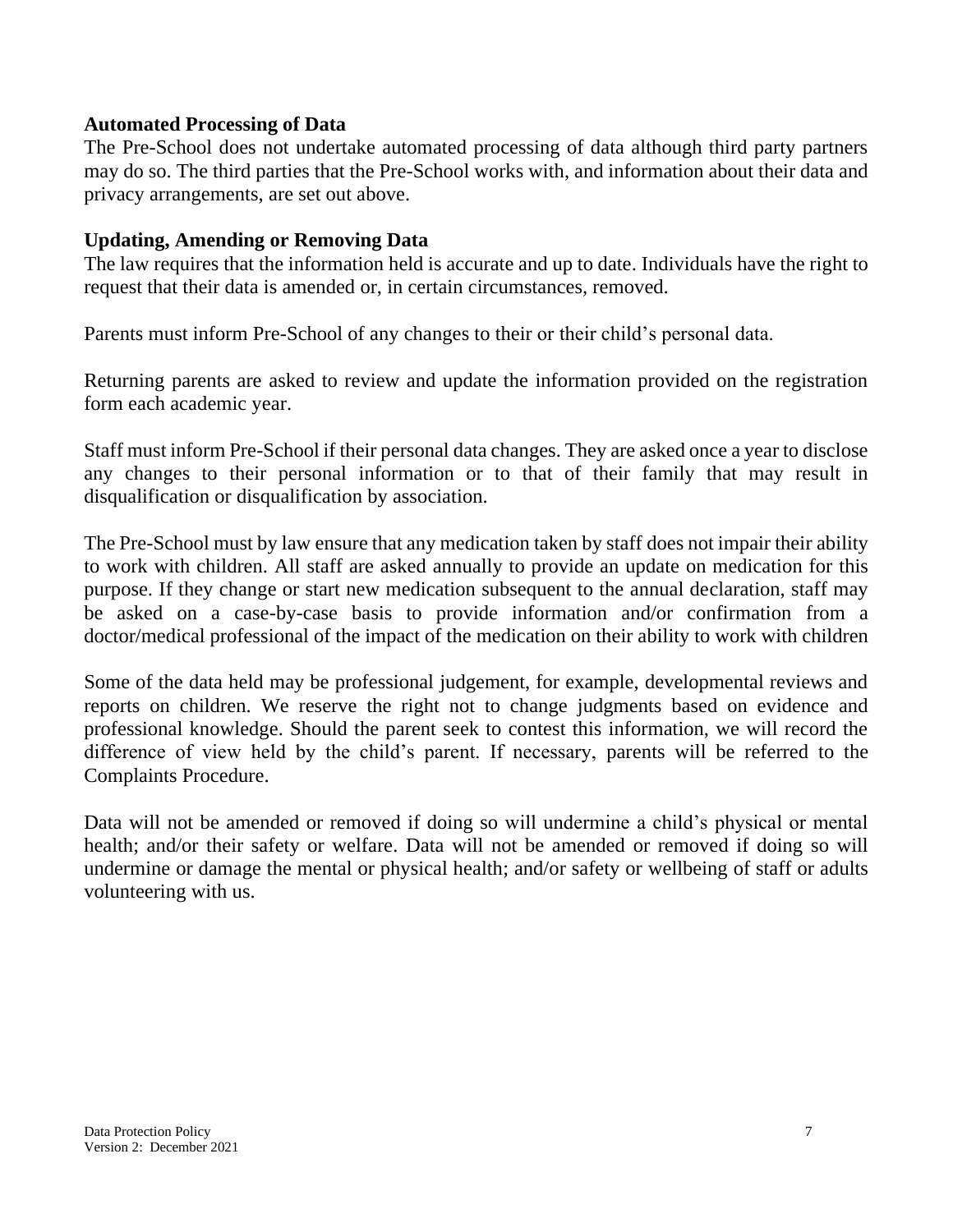#### **Subject Access Requests**

Parents have the right to ask to see the personal information that we hold about them and their child. Staff and other adults have the right to see the personal information we hold about them. To do so, individuals must make a subject access request. The procedure is set out in Appendix 2.

#### **Data Security: Minimising Risk**

Paper or electronic files may be stolen or mislaid. Computer files may be hacked. There is a risk of burglary from the premises when Pre-school is closed. There is a risk that other members of the Pre-School (parents and family members, trustees, volunteers and visitors) maliciously access the personal data of others. There is a risk that other users of the Hall access Pre-School data accidentally or on purpose.

To manage these risks, staff must:

- Ensure that data is only accessible or available to staff members who have a professional need to see it
- Ensure that all personal data is put away and stored securely at the end of each session
- Check that filing cabinets are locked at the end of each session.
- Check that the storage cupboard and storage room are locked at the end of each session
- Check that all personal data that may be displayed during session time (e.g. dietary requirements) is securely packed away.
- Ensure that displays, the website and Tapestry only display images of children where parental consent is given. Images of children where parental consent is withheld or withdraw are not on display.
- Ensure that images on the closed Facebook Group are do not include children's faces or names, excepting when specific, advanced parental permission has been given for specific occasions.
- Ensure that any children's records of work which are transported are carried in a bag, kept secure at home and returned to the setting the following day.
- Ensure electronic equipment or files (e.g.: planning, reflections etc) are password protected
- Follow the Staff Code of Conduct on Using Tablets and the Internet

#### **Disposal of Data**

Data is not held longer than necessary. The Asset Register sets out detail on how long data is retained. Paper files which identify individuals must be shredded. Electronic or digital files managed by staff must deleted once a child leaves Pre-School or an adult leaves their role. Information on Tapestry is deleted in line with the program when children/staff members leave. Staff must return mobile devices to factory settings when they leave the Pre-School.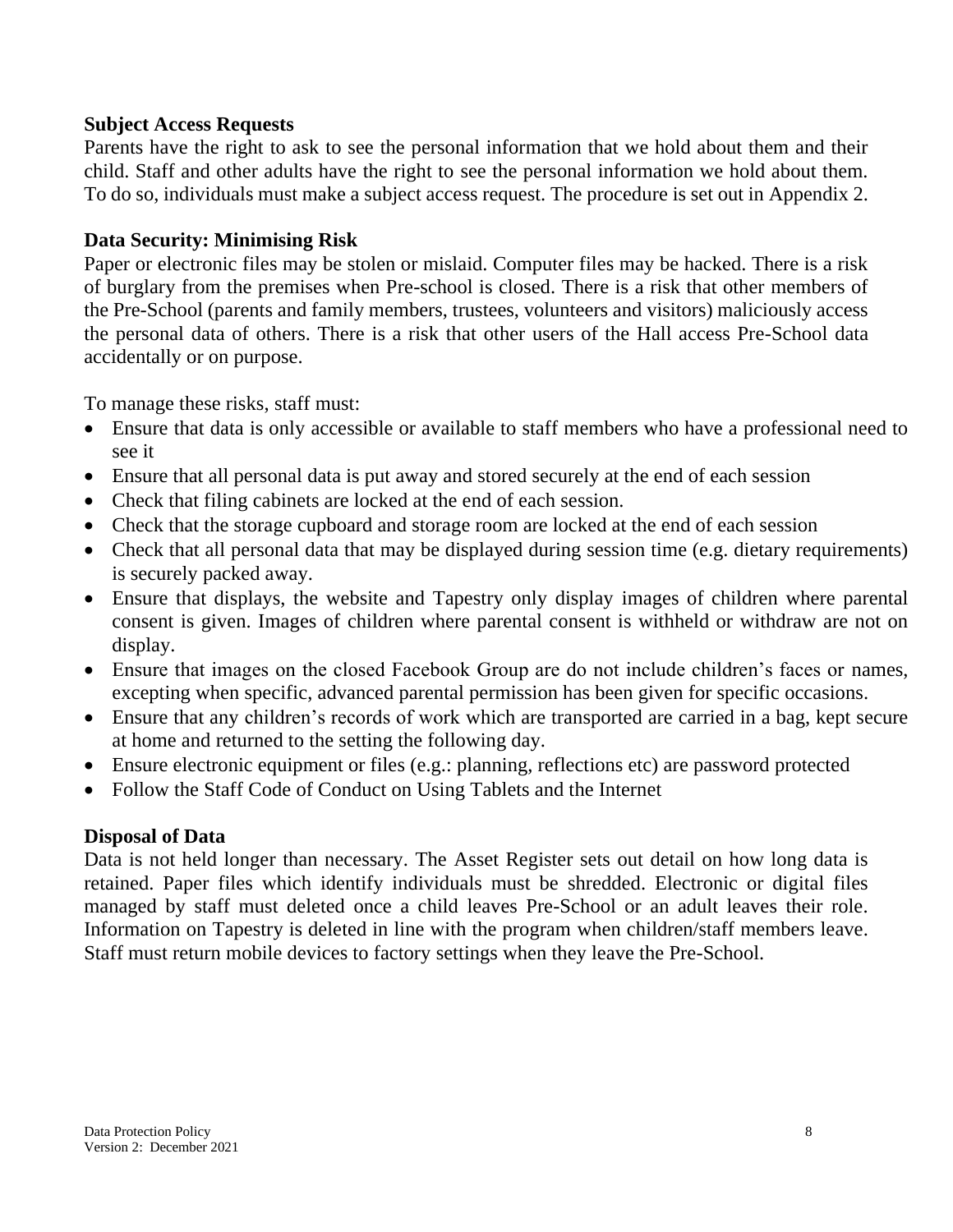#### **Managing Data Breaches: Procedure**

Appendix 3 sets out the procedure should a data breach be known or suspected.

The ICO, OFSTED and the Local Authority will be informed within 72 hours of any data breach where:

- Safeguarding information becomes available to unauthorized person(s).
- Laptops or computers are stolen that contain un-encrypted personal data about pupils.
- Financial data becomes available to unauthorised person(s).

If theft or malicious activity is suspected or known, the Police and the Landlords (the Baptist Church) will also be informed.

#### **Training; Monitoring and Review.**

All staff must comply with this policy and procedures. Not to do so may be considered a disciplinary matter. This policy is regularly reviewed and updated.

| This policy                          | was adopted at a <b>Handsworth Pre-school</b> | name of setting |  |  |
|--------------------------------------|-----------------------------------------------|-----------------|--|--|
| meeting of                           |                                               |                 |  |  |
| Held on                              | 30 November 2021                              | (date)          |  |  |
| Date to be reviewed                  | 29 November 2022                              | (date)          |  |  |
| Signed on behalf of the management   |                                               |                 |  |  |
| committee                            |                                               |                 |  |  |
| Name of signatory                    | <b>Jonny Cooper</b>                           |                 |  |  |
| Role of signatory (e.g. chair/owner) | <b>Chair</b>                                  |                 |  |  |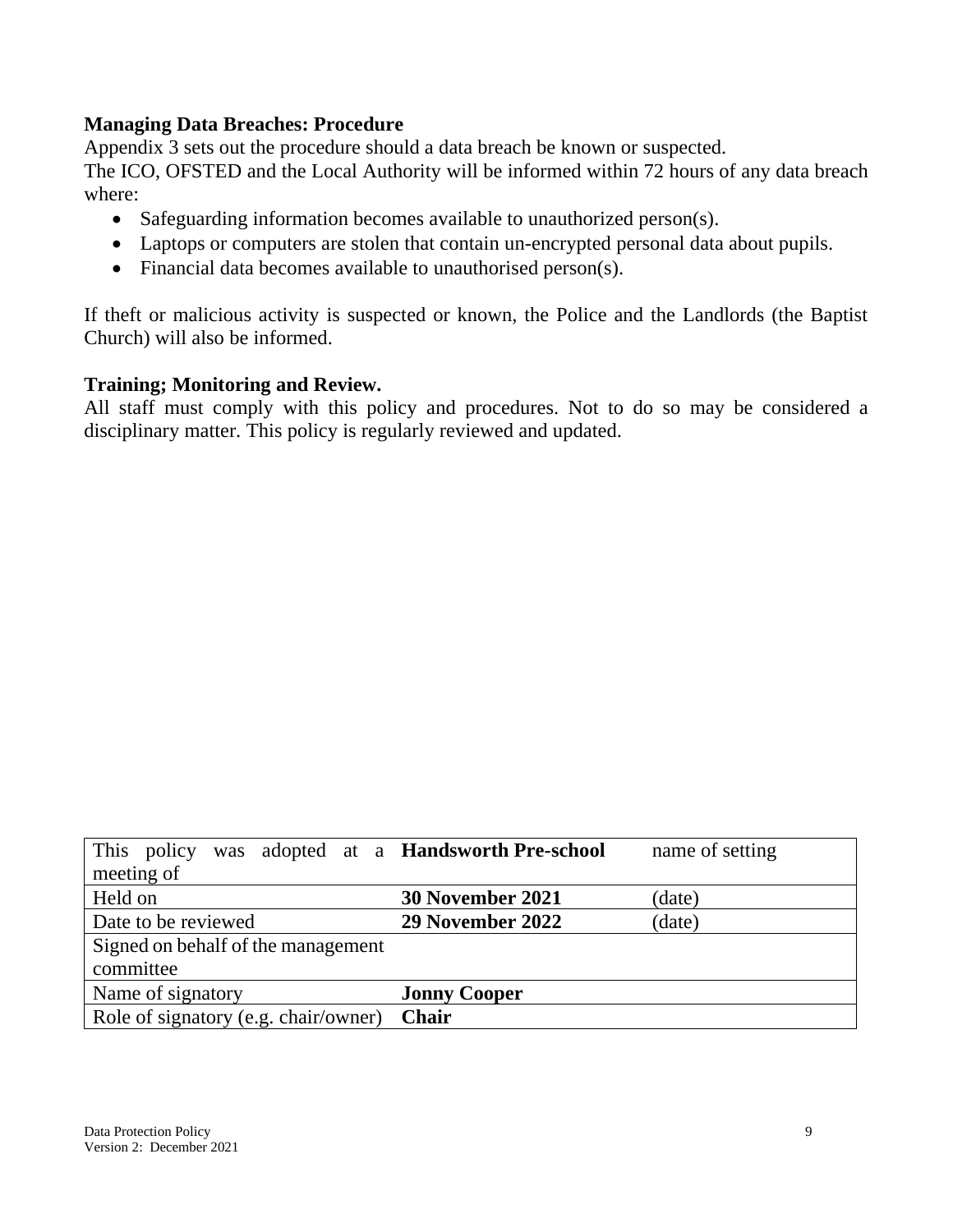# **Appendix 1: Definitions**

| <b>Term</b>                                      | <b>Definition</b>                                                                                                                                                                                                                                                                                                                                                                                                                                                                                 |
|--------------------------------------------------|---------------------------------------------------------------------------------------------------------------------------------------------------------------------------------------------------------------------------------------------------------------------------------------------------------------------------------------------------------------------------------------------------------------------------------------------------------------------------------------------------|
| <b>Personal data</b>                             | Any information relating to an identified, or identifiable, individual.                                                                                                                                                                                                                                                                                                                                                                                                                           |
| <b>Special categories</b><br>of<br>personal data | Data that is more sensitive and so needs more protection. At Pre-School<br>this may include information about an individual's physical or mental<br>health.                                                                                                                                                                                                                                                                                                                                       |
|                                                  | The law defines other areas of special category information. These other<br>areas are an individual's race or ethnic origin; political beliefs; religious<br>or philosophical beliefs; trade union membership; and sex life or sexual<br>orientation. At Pre-School we would not expect routinely to collect or use<br>data in these categories. We would however seek some or any of this<br>information if we consider that not doing so would put children or other<br>adults at risk of harm. |
| <b>Processing</b>                                | Anything done to use the data or information provided. Processing data<br>at Pre-School is generally done manually although some aspects of our<br>data is processed automatically via government or Local Authority<br>websites.                                                                                                                                                                                                                                                                 |
| Data subject                                     | The identified or identifiable individual whose personal data is held or<br>processed.                                                                                                                                                                                                                                                                                                                                                                                                            |
| <b>Data Policy Lead</b>                          | The person who determines the purpose and means of processing the<br>personal data.                                                                                                                                                                                                                                                                                                                                                                                                               |
| Data processor                                   | A person or other body who processes personal data on behalf of the data<br>policy lead.                                                                                                                                                                                                                                                                                                                                                                                                          |
| Data breach                                      | A breach of security leading to the accidental or unlawful destruction,<br>loss, alteration, unauthorized disclosure of, or access to, personal data.                                                                                                                                                                                                                                                                                                                                             |
| <b>Asset register</b>                            | A list setting out what data we collect, why we collect it, how it is used,<br>how it is shared and how long it is kept for (retained).                                                                                                                                                                                                                                                                                                                                                           |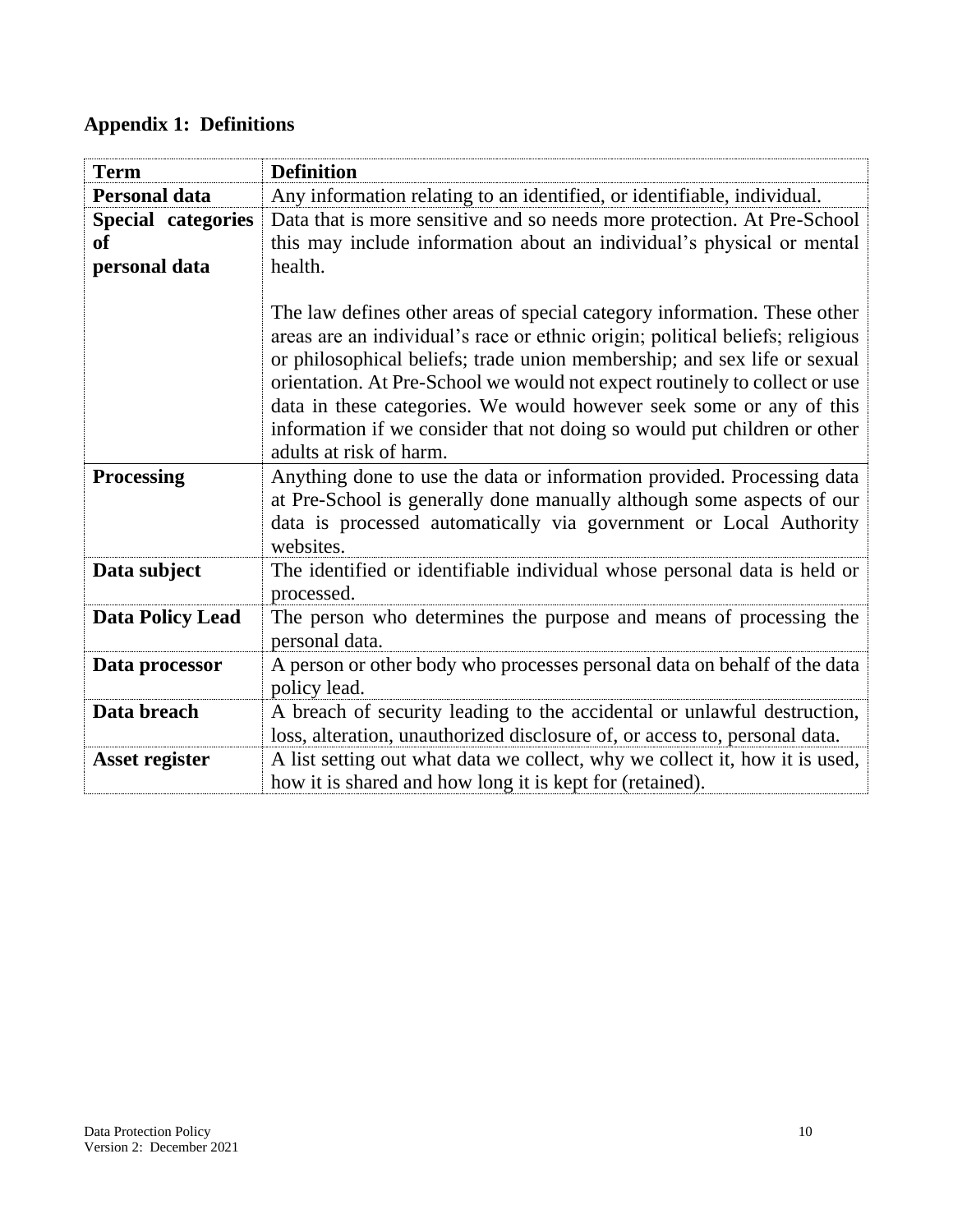# **Appendix 2: Procedure – Subject Access Requests**

# Requests **must:**

- be made in writing to the Pre-School Leader;
- include the name of the individual making the request, and the name of the subject of the request if different. We will only provide information about a child to those with parental responsibility. We will only provide information about adults to the individual concerned;
- include the address, telephone number and email address, as appropriate, of the person making the request; and
- detail the information being sought.

The Pre-School Leader will acknowledge the request in writing.

The Data Processor will prepare a file within 30 working days of the request being acknowledged. If the information request is complex or numerous, this timescale may be extended. If this it is necessary to do so, the individual making the request will be informed within 30 working days. We will explain why it is necessary to extend the timescale and provide a new timescale for the delivery of the information.

There will be no fee or charge made.

Information will **not** be disclosed either wholly or partially if it:

- Might cause serious harm to the physical or mental health of a child, another child, a member of staff or another adult volunteering at Pre-School;
- Would reveal that a child is at risk of abuse and/or where the disclosure of information would not be in the child's best interests;
- Is contained in adoption or parental order records;
- Is given to a court in proceedings concerning a child or an adult at Pre-School. Where information disclosed may include personal data of third parties, we will write to the third party seeking permission to share data. Third parties may include, but is not limited to:
- All adults named on forms, where information on that form is requested
- Other professionals named in reports, records etc, where that information is requested
- Other staff or adults who volunteer with Pre-School are named in reports, where that information is requested

Where third parties refuse consent to share their data, references to them will either be deleted or documents removed entirely.

Where data has been provided for the purposes of sharing with statutory or other agencies, such as the Local Authority; Capita/DBS etc, information will be provided that is held or used by Pre-School. Individuals can make subject access requests to the other agencies if appropriate.

Where data may be held by outside professionals or agencies about the individual, information held by Pre-School will be provided. Individuals may make subject access requests directly to the outside agencies/professionals. This may be relevant, for example, when assessments and reports have been made for a child who has or may have special educational needs.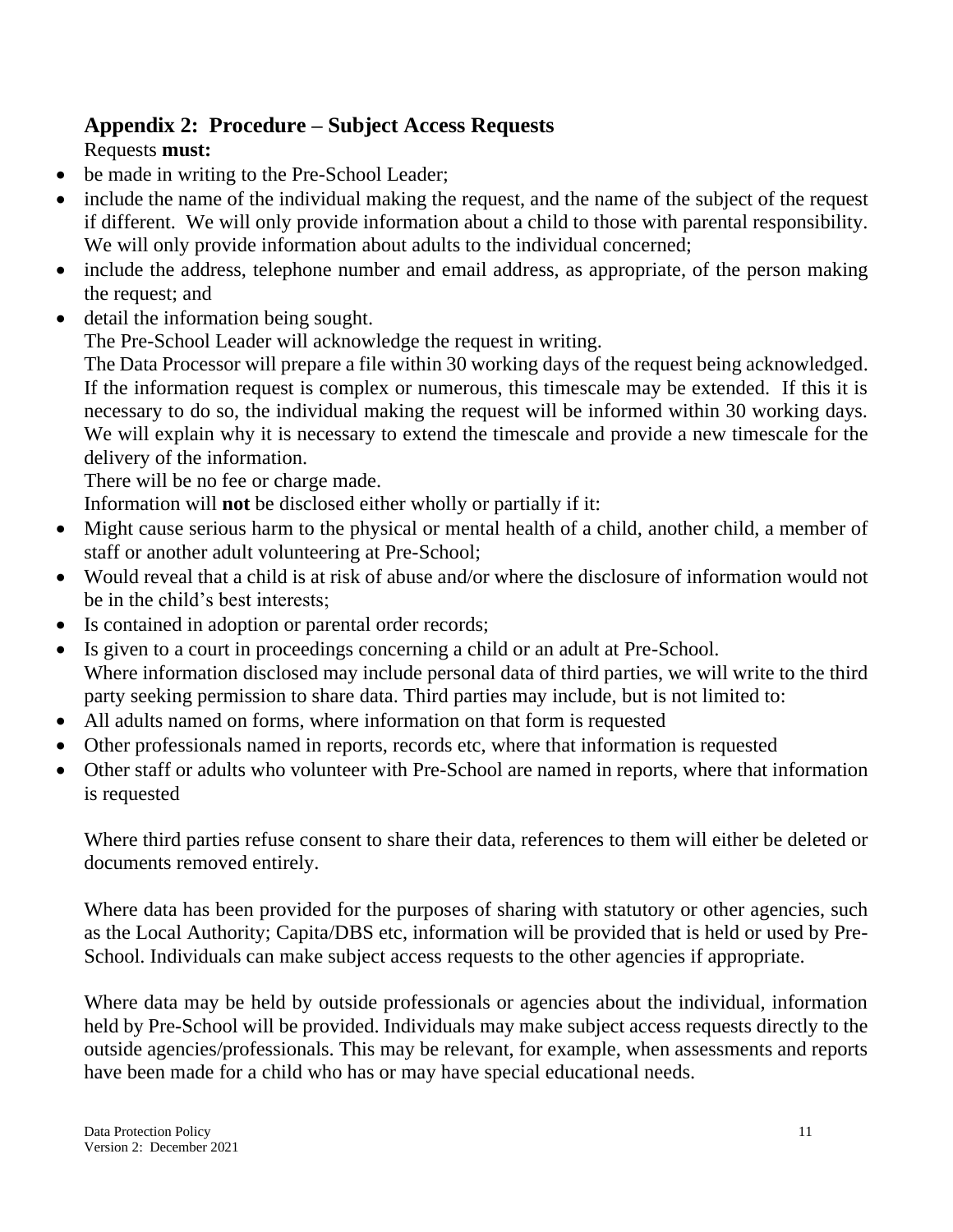Following a subject access request, data files will be shared with the individual on receipt of two forms of identification, including one picture identification.

The files will be handed directly to the individual making the request, in a sealed envelope. If this is not possible, the file will be posted to the address given in the original request using recorded and tracked delivery.

Subject to the nature of the information requested, a meeting with the individual may be requested. Individuals may bring up to two supporters to the meeting. Names of attendees must be provided at least 48 hours in advance of a meeting. Pre-School reserves the right to refuse entry if names are not provided in advance; and/or if we believe any attendee may be threatening or abusive to staff. Written notes of the meeting will be made.

Requests that are unfounded, excessive or repetitive (asking for further copies of the same information) will not receive a response.

Individuals will be informed if their request is refused or if information is withheld from a file. Individuals have the right to complain under the Parental Complaints Procedure or via the ICO if they are not content with the Pre-School's response to their subject access request.

We will record all subject access requests made; and our response. Information about subject access requests will be held for the lifetime of the Pre-School.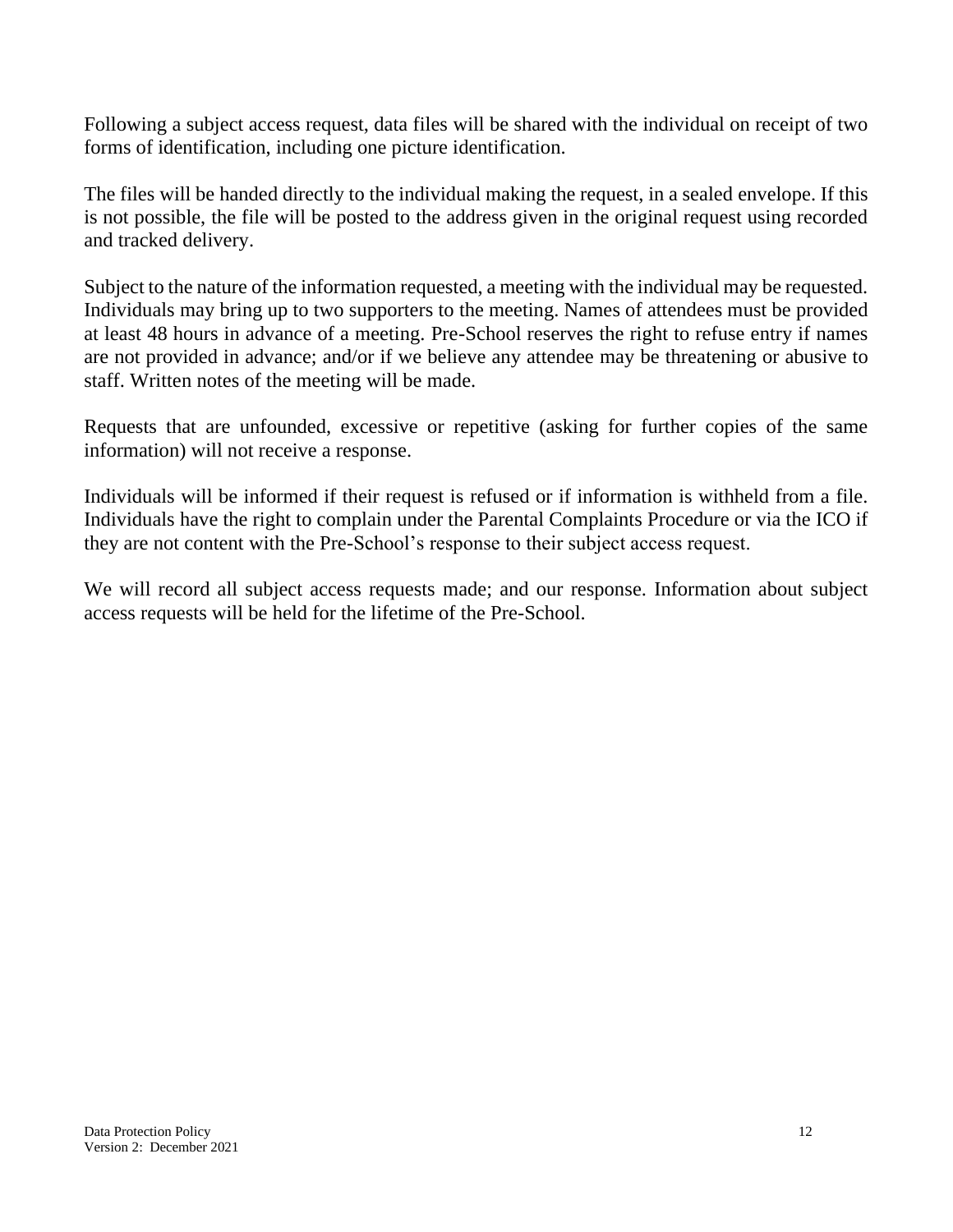### **Appendix 3: Data Breach Procedure**

This procedure is based on [guidance on personal data breaches](https://ico.org.uk/for-organisations/guide-to-the-general-data-protection-regulation-gdpr/personal-data-breaches/) produced by the ICO.

- On finding or causing a breach, or potential breach, the staff member or data processor must immediately notify the Data Lead (DL). She will liaise with the Data Processor (DP) (Business Manager, Ruth Mattison).
- The DP will investigate the report and determine whether a breach has occurred. To decide, the DP will consider whether personal data has been accidentally or unlawfully:
	- o Lost
	- o Stolen
	- o Destroyed
	- o Altered
	- o Disclosed or made available where it should not have been
	- o Made available to unauthorised people
- The DP will alert the Pre-school Leader and the Chair of the Parent Committee.
- The DP will make all reasonable efforts to contain and minimise the impact of the breach, assisted by relevant staff members where necessary.
- The DP will assess the potential consequences, based on how serious they are, and how likely they are to happen
- The DP will work out whether the breach must be reported to the ICO, Ofsted and/or the Local Authority. This must be judged on a case-by-case basis. To decide, the DP will consider whether the breach is likely to negatively affect people's rights and freedoms, and cause them any physical, material or non-material damage (e.g. emotional distress), including through:
	- o Loss of control over their data
	- o Discrimination
	- o Identify theft or fraud
	- o Financial loss
	- o Unauthorised reversal of pseudonymisation (for example, key-coding)
	- o Damage to reputation
	- o Loss of confidentiality
	- o Any other significant economic or social disadvantage to the individual(s) concerned

If it's likely that there will be a risk to people's rights and freedoms, the DPO must notify the ICO, Ofsted and/or the Local Authority.

• The DPO will document the decision (either way), in case it is challenged at a later date by the ICO or an individual affected by the breach. Documented decisions will be kept on data protection files for the lifetime of the Pre-school.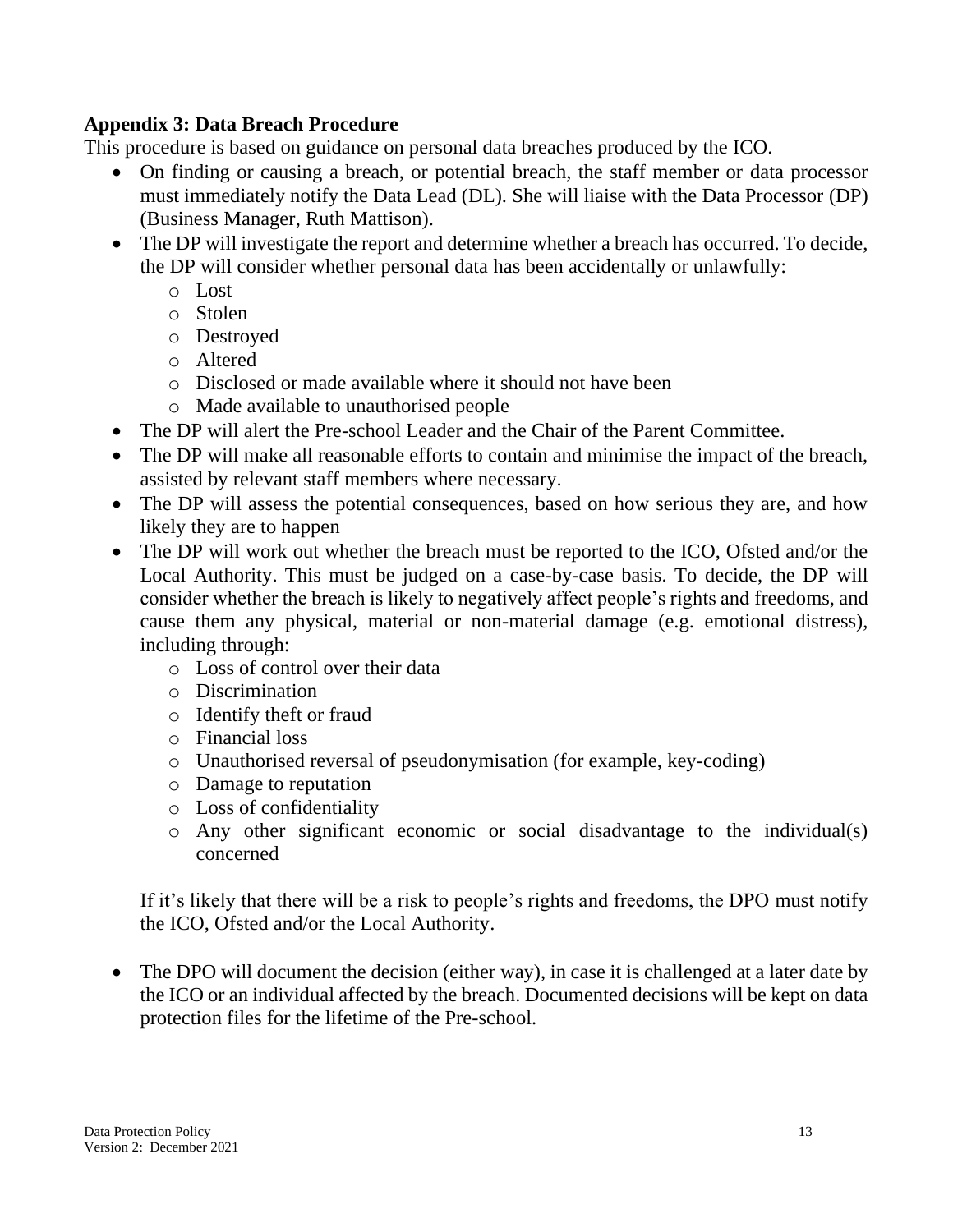- Where the ICO, Ofsted and/or the Local Authority must be notified, the DP will do this via the ['report a breach' page of the ICO website](https://ico.org.uk/for-organisations/report-a-breach/) within 72 hours. As required, the DPO will set out:
	- o A description of the nature of the personal data breach including, where possible:
		- The categories and approximate number of individuals concerned
		- The categories and approximate number of personal data records concerned
	- o The name and contact details of the DP
	- o A description of the likely consequences of the personal data breach
	- o A description of the measures that have been, or will be taken, to deal with the breach and mitigate any possible adverse effects on the individual(s) concerned
- If all the above details are not yet known, the DP will report as much as they can within 72 hours. The report will explain that there is a delay, the reasons why, and when the DP expects to have further information. The DP will submit the remaining information as soon as possible
- The DP will also assess the risk to individuals, again based on the severity and likelihood of potential or actual impact. If the risk is high, the DP will promptly inform, in writing, all individuals whose personal data has been breached. This notification will set out:
	- o The name and contact details of the DP
	- o A description of the likely consequences of the personal data breach
	- o A description of the measures that have been, or will be, taken to deal with the data breach and mitigate any possible adverse effects on the individual(s) concerned
- The DP will notify any relevant third parties who can help mitigate the loss to individuals – for example, the police, insurers, banks or credit card companies
- The DP will document each breach, irrespective of whether it is reported to the ICO, Ofsted and/or the Local Authority. For each breach, this record will include the:
	- o Facts and cause
	- o Effects
	- o Action taken to contain it and ensure it does not happen again (such as establishing more robust processes or providing further training for individuals)

Records of all breaches will be stored on data protection files and kept for the lifetime of the Pre-School.

The DP and the Pre-school Leader will meet to review what happened and how it can be stopped from happening again. This meeting will happen as soon as reasonably possible.

## **Minor data breaches.**

Sometimes data may be lost or shared accidently. The most likely circumstances of minor data breaches and our responses are set out below:

- i) Information left unsecured after the setting has closed.
	- Staff will attempt to retrieve and secure the data as soon as possible.
	- Staff will determine whether others may have seen the data whilst it was unsecured.
	- If others may have seen the data, they will be contacted to confirm.